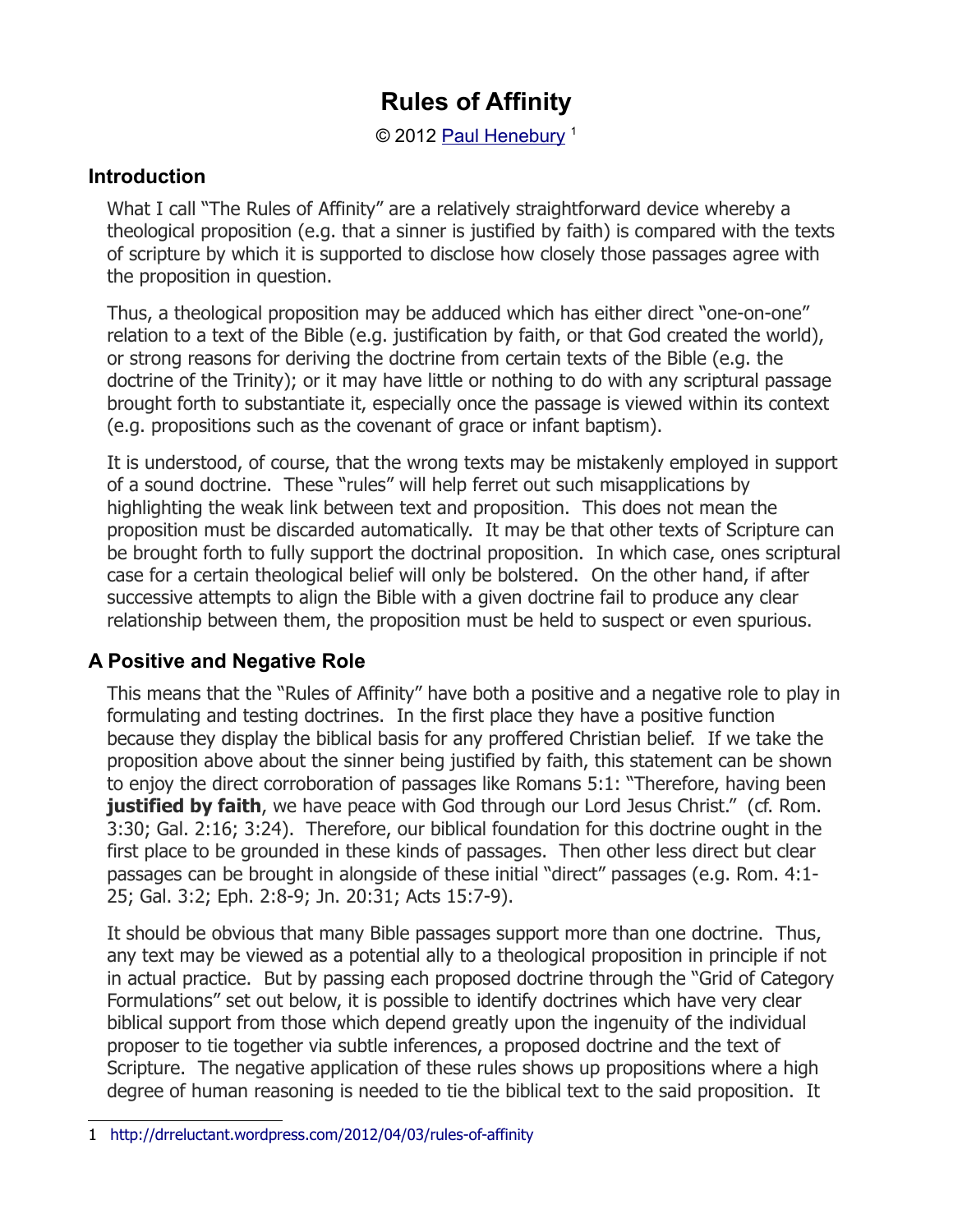therefore encourages the formulator of doctrine to "try again" to narrow the distance between the doctrine being proposed and the texts being appealed to.

#### **The Usurpation of Inferred Doctrines over Directly Stated Doctrines**

One interesting and noteworthy feature of doctrines poorly supported when seen under the "Rules of Affinity" is that they quite often have a powerful effect upon those who have expended mental energy formulating them. It is not unusual to discover major planks of certain theological schools having only threadbare support from the passages from whence they are supposed to be inferred. In such cases it is often seen that rather than the doctrine being formulated from the ground up using the Bible it has instead been inferred from another doctrine and then the search has been made to find the requisite biblical texts to substantiate it. More often than not it is these formulations which fair badly when tested for their affinity with the Scriptures in context.

#### **Basic Outline of the "Rules of Affinity" and their "Grid of Category Formulations"**

In the course of recording and editing seven courses on Systematic Theology (over 200 lectures) for **[Veritas School of Theology](http://www.inquiroveritas.com/)**, I became aware of the importance of measuring what I term the "propositional distance" between any given statement of a doctrine and the biblical passages used to support it. I wanted a way of checking this "distance" and came up with my (now) five Categories – Category 1 through 5, or C1 to C5 for short.

## **The Rules of Affinity**

**C1 = a doctrinal proposition based on a straightforward quotation of Scripture (e.g. special creation; justification by faith; the deity of Christ; the virgin birth; the inspiration of Scripture; the pervasiveness of sin among the human race; the one salvation through Jesus; the bodily resurrection; the physical return of Christ; heaven and hell, etc.)**

**C2 = a proposition based on a strong inference from the witness of several C1 passages combined, thus producing an inevitable doctrinal conclusion (e.g. the Trinity; the future kingdom of God on earth; inerrancy of Scripture; believer's only baptism; men only eldership, etc.)**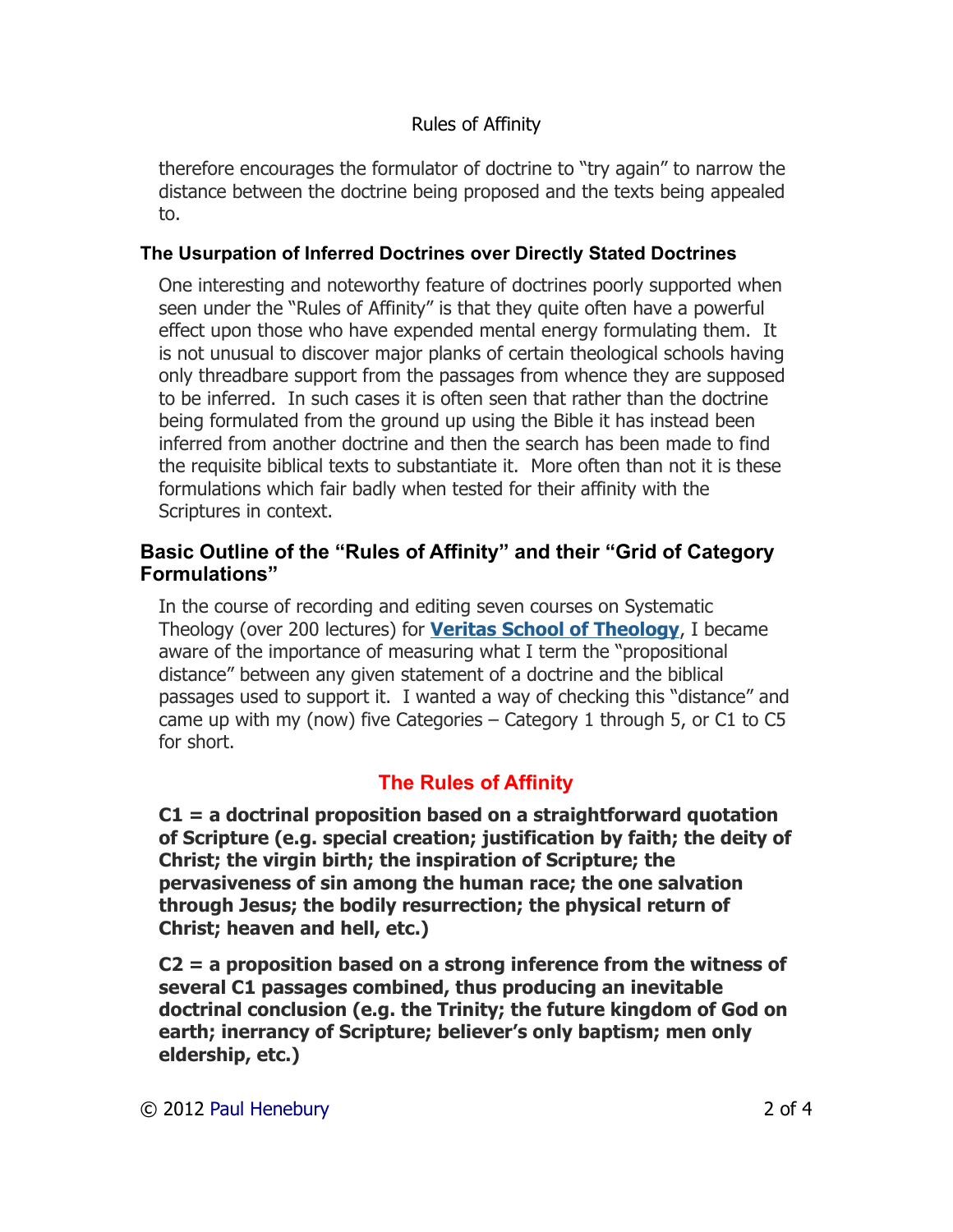**Please note well. C1 and C2 formulations, while they may be nuanced and improved, are non-negotiable. The weight of direct and/or strong scriptural inference in their favor requires that they be held as "fundamental" Bible doctrines.\***

**—————————————————————————————**

**—————————————————————————————**

**C3 = a doctrinal proposition based upon a plausible inference from the shared witness of the cumulative direction of C1 and C2 texts of Scripture (e.g. the pre-trib rapture; baptism by immersion; single or plural elders; seminal headship of Adam, etc.)**

N.B. C3 formulations are inferences to the best explanation based on the evidence of various scriptures. As such, they are defeasible. That is, they are open to being overturned if better scriptural arguments for another position can be brought forth.

Because C1 through C3 formulations can be measured against the clear statements of Scripture without the need for inferring one doctrine from another, these are the only "safe" categories from within which to construct a biblically based evangelical theology.

**C4 = a proposition based on a theological inference usually from another doctrine instead of any plain statement of Scripture (e.g. the covenant of grace, based on ideas like "the one people of God" and "the church as the new Israel")**

**C5 = a proposition based on a theological inference which itself based on other theological inferences without reference to plain statements of Scripture (e.g. Sunday being "the Christian Sabbath" and replacing the Jewish Sabbath; infant baptism and salvation inferred from inclusion into "the covenant of grace").**

I shall expound this Grid in more detail. For present purposes, it should be noted that since C4 and C5 formulations have a weak relation (affinity) to the texts supposed to support them, they have a weaker claim to being biblical doctrines. Unsurprisingly though, C4's and C5's often carry a lot of theological clout in systems which are strongly rationalistic like Covenant Theology. Thus, as I have said before:

Dispensationalists (who under these rules would really be "Biblical Covenantalists") who ground their views on literal grammatico-historical